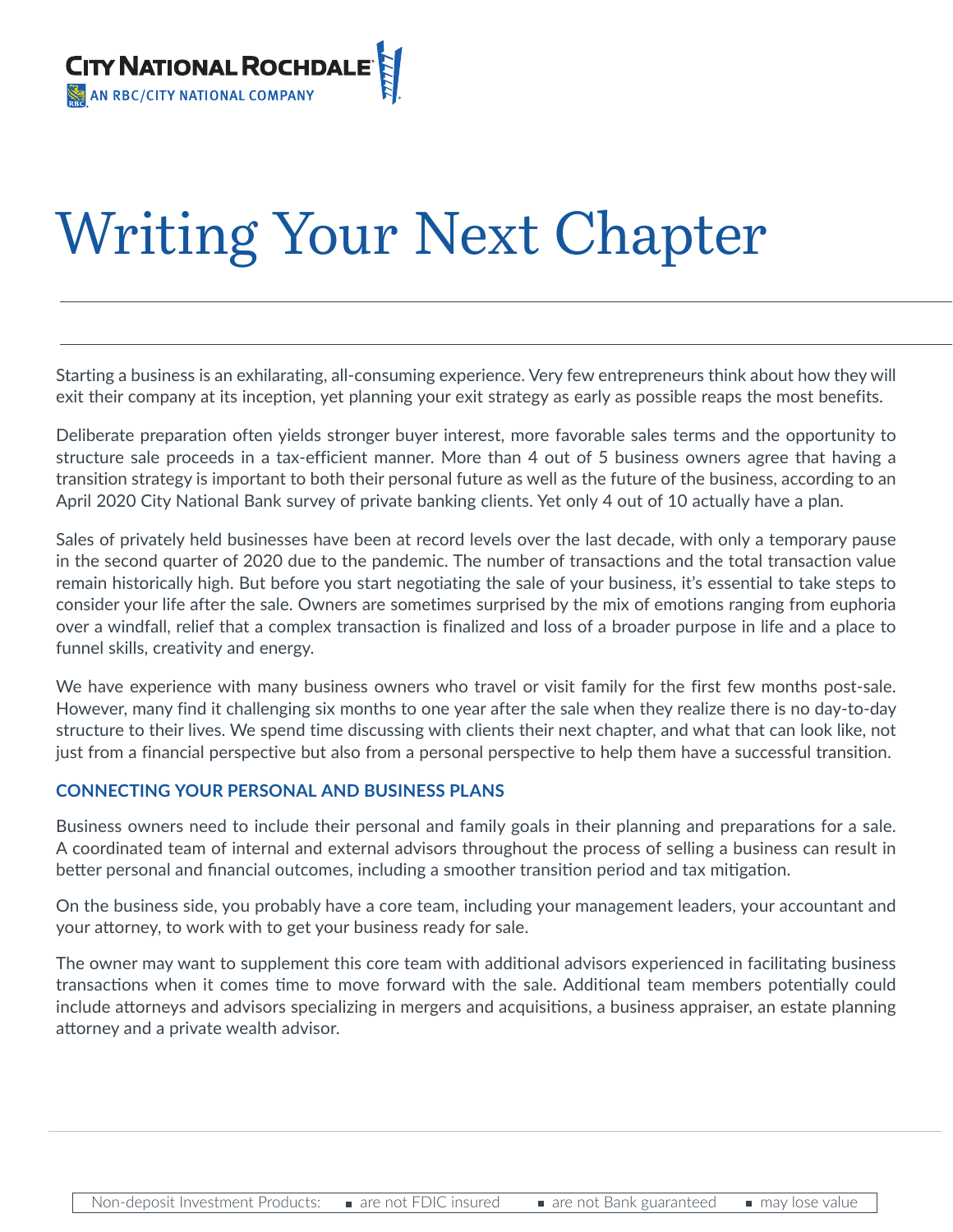On the personal side, understanding what you want to do after the sale is important, especially when it comes to aligning those goals within a financial framework. A wealth advisor with the knowledge and ability to bring together various components can develop a coherent and comprehensive plan to ensure you have the resources to accomplish your post-sale dreams.

When we work with business owners, the selling price is just the starting point. Oftentimes, the most critical consideration is how much the business owner will retain after taxes are paid on the sale of the business. Helping business owners make sense of the many factors that should be considered when approaching and going through a sale is what our colleagues do every day.

Planners need to understand the big picture and connect it to the owner's goals.

When we first meet with business owners, they recognize life will change, but often they are not aware of the magnitude of the change.

A good starting point is to visualize how and where you want to spend time when the day-to-day commitment of running a business has ended. For example, you may want to move closer to family, pay for the college education of future generations or buy a vacation home to host family gatherings. You may want to be ready to take advantage of entrepreneurial opportunities or become more involved in the community through nonprofit board membership and philanthropic giving.

A wealth planner can help you estimate your daily living expenses post-sale. For example, you may have leveraged the business to offset some lifestyle expenses, like an auto lease, health insurance or maintenance costs for a secondary home purchased to support the business. Once the business has been sold, you'll likely have to pay these expenses yourself.

A wealth planner and tax advisor can identify strategies that will help meet your goals in a tax-efficient manner in the context of your short and long-term priorities.

## **CREATING AN INVESTMENT STRATEGY**

Your wealth planner will team with an investment professional to develop a portfolio that aligns with your goals. The investment strategy will be guided by several factors, including projected income needs for day-to-day living, discretionary and opportunistic goals, the anticipated timing for these financial activities and your investment risk tolerance.

We often see business owners think about how the sale proceeds might support four types of activities, and that thinking can extend to the investment of the proceeds.

Those activities include taxes and lifestyle expenses, a long-term portfolio, opportunistic funds to buy another business, purchase real estate or for angel investing, and philanthropic funds to support communities or nonprofits through a private foundation or donor-advised fund.

For example, an individual received nearly \$50 million pretax from the sale of their business.

Working with the client, we determined \$15 million was needed to satisfy their tax obligation and provisional lifestyle needs. Another \$25 million was allocated to create the long-term investment portfolio, and \$5 million was set aside to support an aspirational goal of investing in real estate. The remaining balance was placed in a donor-advised fund to support the family's charitable interests.